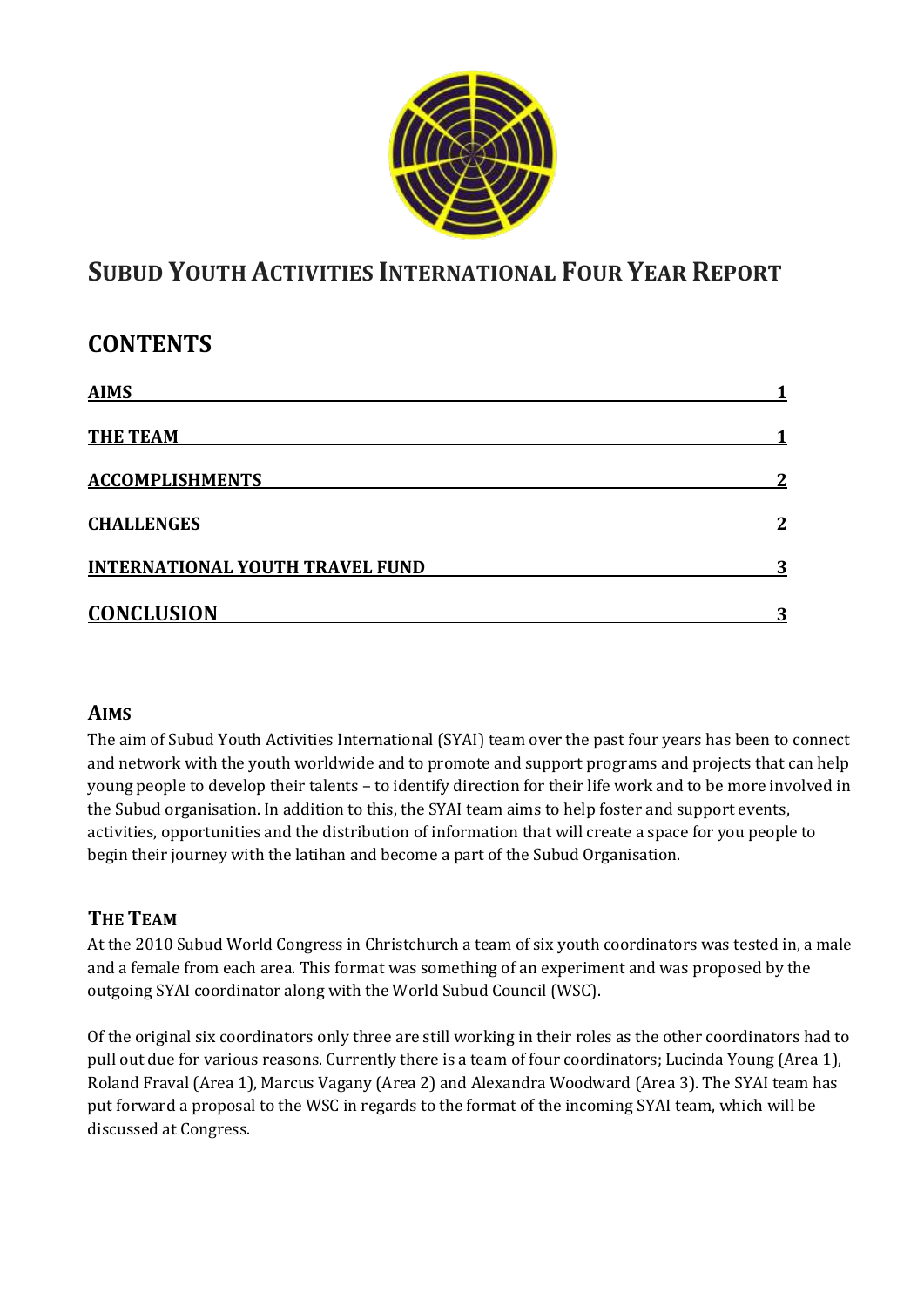#### **ACCOMPLISHMENTS**

Of these, there are many! Much of the efforts of the SYAI team over the past two years have been focused around fundraising for the International Youth Travel Fund (IYTF) and as a result, with the support of youth around the world (not to mention the deep pockets of the amazing Subud Brotherhood along with just a wee bit of help from the WSC ;)) since 1 January 2013 we have raised... wait for it... here it comes... are you sitting down? We have raised \$51,025.36 USD.These funds have gone directly to assist youth from around the world travel to gatherings, the details of which you can see in the IYTF section of this report.

Apart from the fundraising efforts, the team is also very proud of the following;

- The fact that we made it through four years!
- The Subud Youth Fellowship
	- o This program saw three young Subud members receive grants to help them start / continue an enterprise of their creation. The three recipients were;
		- Mara Grbenick (from the USA) who put her money towards developing a website to promote artistic expression, writing and community.
		- Lucas Almeida (from Portugal) who has been living at the Subud Portugal owned Bucelas property and slowly bringing it back to life. He used the funds from the grant to build greenhouses, fix the existing infrastructure and pay for talented individuals to come in and run workshops and events. As a result Bucelas is slowly creeping back to life!
		- Riyana Gieger (from Indonesia) who has used her grant to buy the necessary equipment to start up a textile business that will create t-shirts, bags and other clothing.
- The support we have given to local groups in creating events, fundraisers and gatherings
- The Subud Youth blog that has been established and is now the focus for IYTF applications and all youth communications

### **CHALLENGES**

Nah… I don't think we had any of these… oh… wait, now that I think about it, there were a few! There have been many challenges for the SYAI team over the past four years including, but in no way limited to, a lack of direction / understanding of the role, difficulties in forging the team into a cohesive unit, struggling to keep the team in tact with coordinators resigning from their positions and issues with communication (due to the team being spread across the globe) and maintaining a constant energy and output of work.

The issue around exactly what the role of the SYAI team is was a big one for in the beginning of our term and still exists today. There are many views on what Subud youth is, on what the goals of the SYAI team should be and how these goals should be achieved. The aims written above is what the current SYAI team have come to understand, believe and work towards, however there is still plenty of roo for discussion and interpretation

Many of the other issues the team has faced stem simply from the fact that the team was made up of young volunteers, with lives that were often changing and chaotic which often prohibited a constant and continual output of work. As they say… such is life! The current team believes that the recommendation we have put forward regarding the structure of the incoming team will help to negate much of these issues (though the fact that it will still be a team of volunteers spread across the world cannot be ignored as this will always make things tough!).